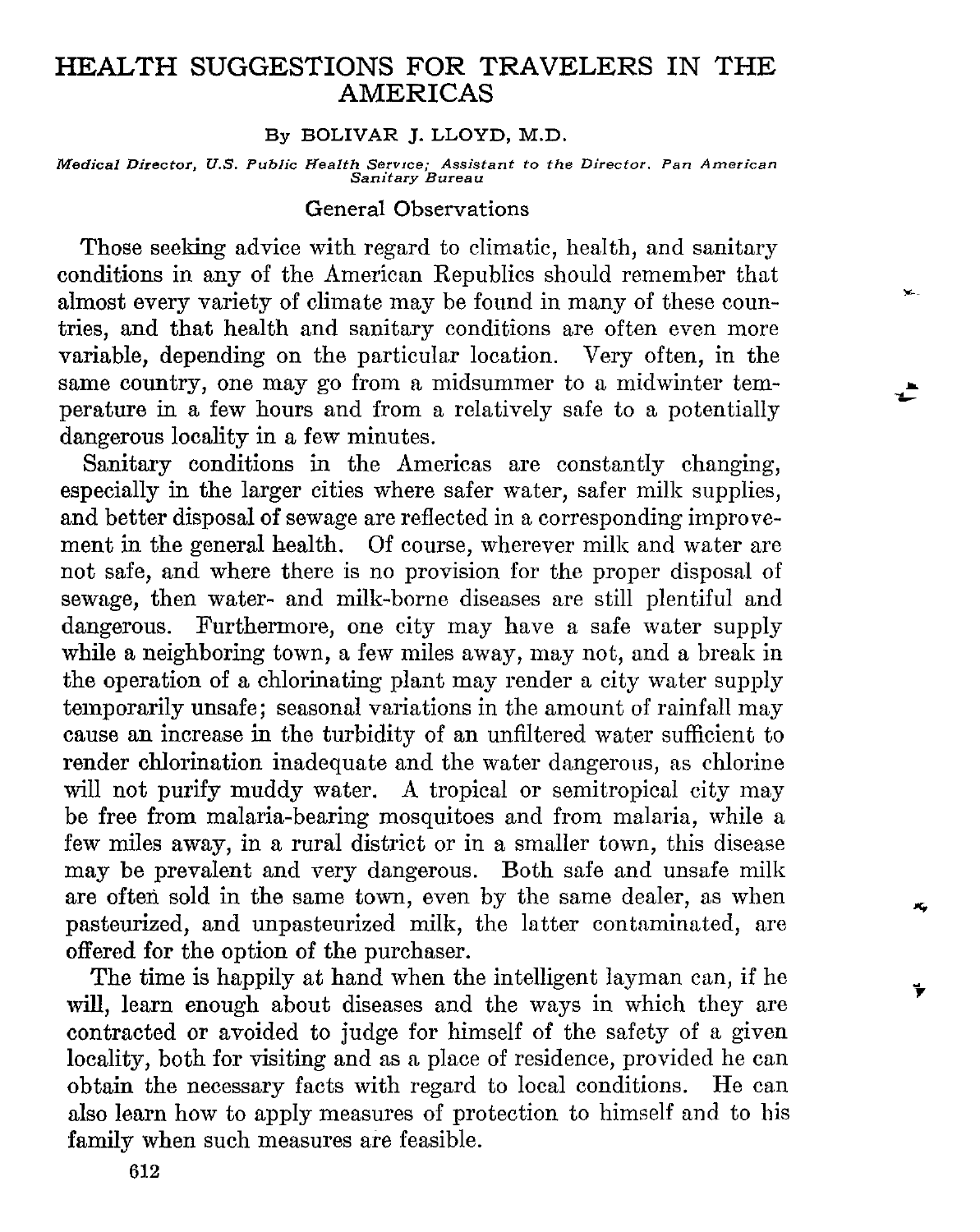The question has often been asked, Will prolonged residence in a continuously hot climate materially affect, adversely, the health or well-being of a person who has always lived in a temperate or a cold climate? In the present state of our knowledge, an authoritative answer to this question can hardly be given. There is no doubt that many other conditions that now prevail in most tropical climates are infinitely more dangerous than heat done; but healthful as sunlight is, it has never been demonstrated that continued and prolonged exposure to excessive heat is beneficial to man; in fact, most of the evidente seems to be that it may be detrimental, more so, perhaps, to some individuals than to others.

Taking the foregoing facts into consideration, it will be understood that advice upon health and sanitary conditions and upon climate must be general in character. It is believed, however, that the following observations will be helpful.

## THE WATER-BORNE DISEASES

Water-borne diseases are those diseases that are most commonly contracted by drinking or bathing in water that is contaminated by the alvine discharges of human beings-to a much less extent by those of animals. The principal water-borne diseases are typhoid fever, amoebic dysentery, bacillary dysentery, Asiatic cholera, and diarrhea, particularly of children, including the dreaded infantile diarrheas which are so often fatal.

In addition, hookworm, the common lumbricoid, or roundworm, and fluke worms are sometimes acquired through drinking, bathing, or even wading in infected waters. Infectious jaundice and paratyphoid fever are believed to be conveyed occasionally by drinking water.

It must not be supposed that water-borne diseases may not be contracted in some other way; at times they are, as we shall see.

### THE MILK-BORNE DISEASES

When we consider that milk may be contaminated by polluted water, as when milk cans or other containers are washed in such water, and also that it may be contaminated by the secretions of the mouth and nose, or by the alvine discharges of the milker and other milk handlers, conveyed to the milk by the hands, we can easily understand that typhoid fever, paratyphoid fever, cholera, amoebic dysentery, bacillary dysentery, and diarrheas of many kinds, particularly infantile diarrhea, may also be conveyed by milk. Indeed, these diseases are often contracted by drinking milk that is contaminated in one way or another. Such contamination may be almost infinitesimal and cannot be detected by the consumer, but it is sufficient to produce illness often fatal in character.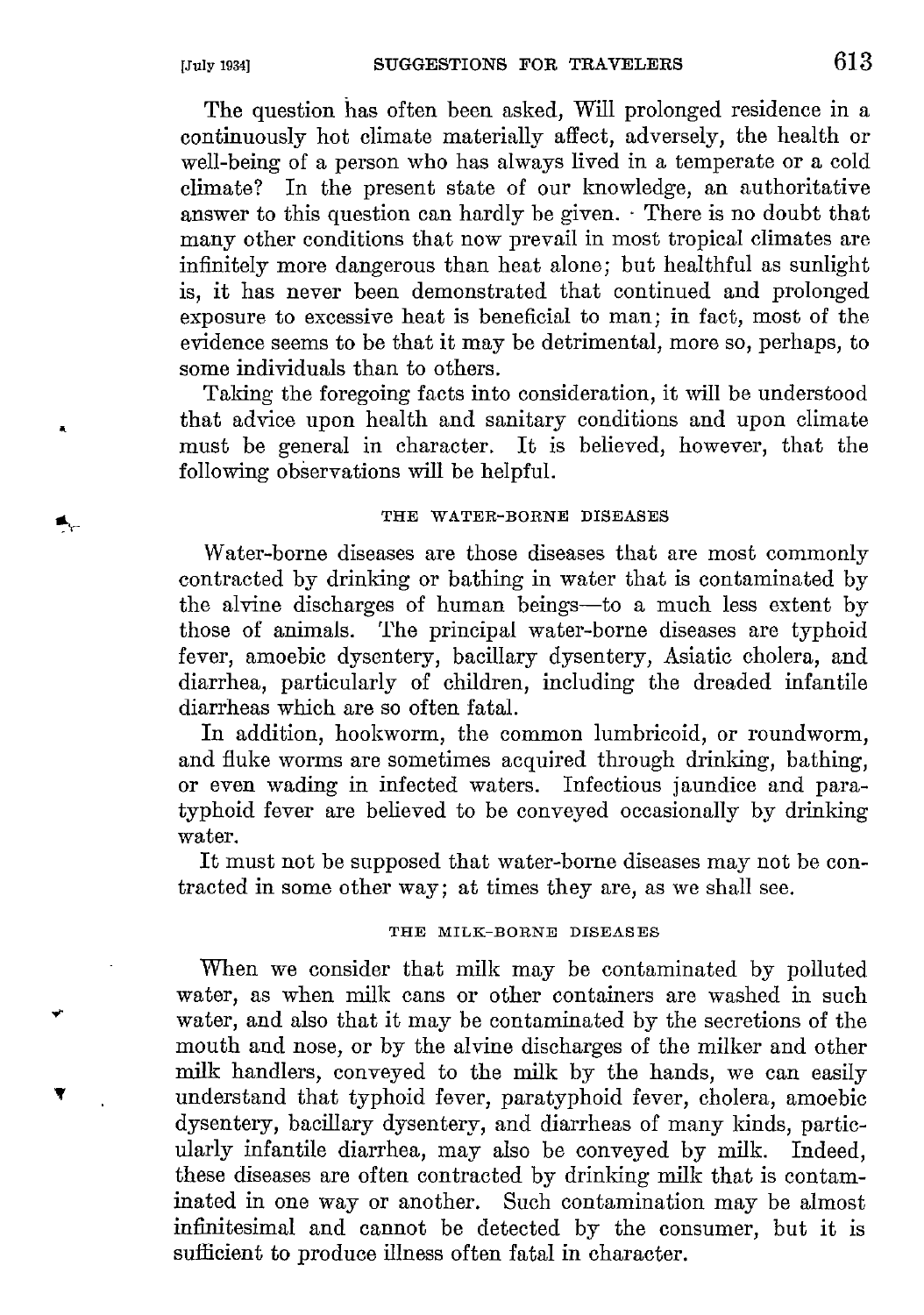In addition to the diseases mentioned, milk may convey diphtheria, scarlet fever, septic sore throat, undulant fever, and tuberculosis, particularly the kind of tuberculosis that produces scrofula and much of that which attacks bones and joints and causes crippling deformities such as "hunchback", or disease of the spine, and also hip- and knee-joint infections. It is believed that infantile paralysis is occasionally conveyed by unpasteurized milk.

Notwithstanding the dangers of unsafe milk, it must not be supposed that milk should be excluded from the diet; to do so wouId be a serious and very grave mistako. Milk can be rendcred absolutely safe both for adults and children and is one of our best foods. Perhaps it is not too much to say that milk is the best food there is for children. Milk, of course, is not a complete food for any but very young children, babies in the first 2 or 3 months of life.

## THE INSECT-BORNE DISEASES

Mosquitoes, fleas, lice, and ticks, particularly, but also flies, cockroaches, bedbugs, mites, gnats, and other blood-sucking insects may conveg disease.

The mosquito-borne diseases are malaria, yellow fever, dengue, and filariasis. Fleas, particularly rat-fleas, convey bubonic plague and one form of typhus fever. Lice convey typhus fever, trench fever, and certain forms of relapsing fever. Ticks convey tularemia, Rocky Mountain spotted fever, and other types of fevers, particularly certain forms of relapsing fever. Flies may convey typhoid fever, dysentery, diarrhea, particularly infantile diarrhea, cholera, tularemia, and such diseases as anthrax, contagious diseases of the eyes, tuberculosis, or almost any other disease in which the causative agent or germ is found in the alvine discharges or in the secretions of the nose or mouth. Transmission of disease by flies is usually by simple mechanical transfer of the germ from infected material to food, or to the lips, nose, or eyes of human beings. A certain biting fly conveys one form of sleeping sickness not yet found in the Americas. Another fly, miscalled a gnat, conveys a form of filariasis, present in America, which may eventually destroy the sight. Bedbugs convey a form of relapsing fever. Cockroaches may convey disease mechanically by their contact with food. The so-called "kissing bug", a large bloodsucking insect found in a number of American Republics, transmits a serious disease known as "American trypanosomiasis", or "Chagas' disease ", cases"of which have been reported in Argentina, Brazil, El Salvador, Peru, and Venezuela.

# DISEASES CONVEYED CHIEFLY BY SECRETIONS OF THE NOSE AND MOUTH

In this category are placed most of our contagious diseases, the hand-to-mouth diseases, such as measles, German measles, diphtheria, ,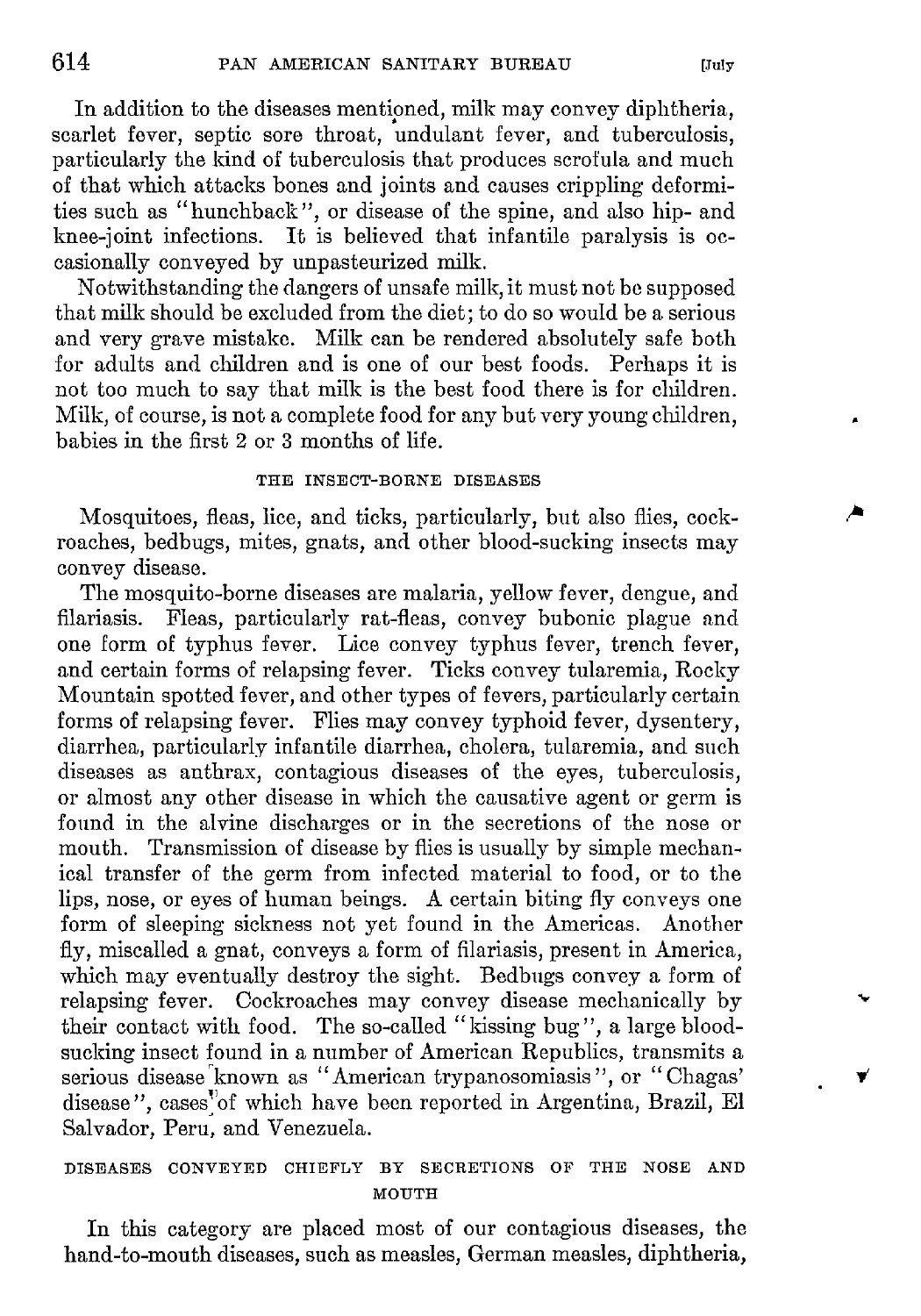scarlet fever, mumps, whooping cough, chicken pox, and smallpox. The germs of such diseases pass from person to person by the transfer of these secretions from one to another on the hands and by handling soiled articles; in food, particularly in unpasteurized milk, but in any other food handled by human hands unless the food is well heated afterwards; and by any other way that such secretions can be transferred from one person to another.

#### DISEASES CAUSED BY CARRIERS

Healthy human beings sometimes act as unconscious reservoirs of disease germs. Perhaps the two most conspicuous examples of such diseases are diphtheria and typhoid fever. In diphtheria the germs are in the secretions of the nose and throat; in typhoid fever they are in the alvine discharges. There are also carriers of the germs of malaria, the dysenteries, of filariasis, and a number of other diseases.

## WHAT ARE DISEASE GERMS?

Al1 of our infectious diseases are caused by small forms of animal or vegetable life which are spoken of as parasites, bacteria, microbes, or just plain germs. Most of these germs are microscopic in size; some are so small or of such form that they can not be seen even with the most powerful microscope yet invented, but they are living things, just as real as rattlesnakes, and many of them are much more dangerous.

#### NUTRITIONAL DISEASES

During the past 25 or 30 years a tremendous advance has been made in our knowledge of the influence of food, or rather, the lack of certain food elements, in conserving the health and in actually causing disease.

Paradoxical though it is, one can actually over-eat and starve to death at the same time.

The classical diseases actually caused by deficiencies in diet are scurvy, xerophthalmia (a disease of the eye), pellagra, beri-beri, rickets, and dental caries, or decay of the teeth; but these diseases do not begin to tell the story of the many obscure, unnamed ailments that are due to eating too much of certain kinds of food and too little of others.

#### THE PREVENTION OF WATER-BORNE DISEASES

There are few surface waters (such as found in lakes and streams) that are today safe to drink without special treatment. Wells are also easily contaminated.

In the Americas, the most common way of purifying water for drinking and other domestic purposes is by a process of sedimentation,

-\*

.+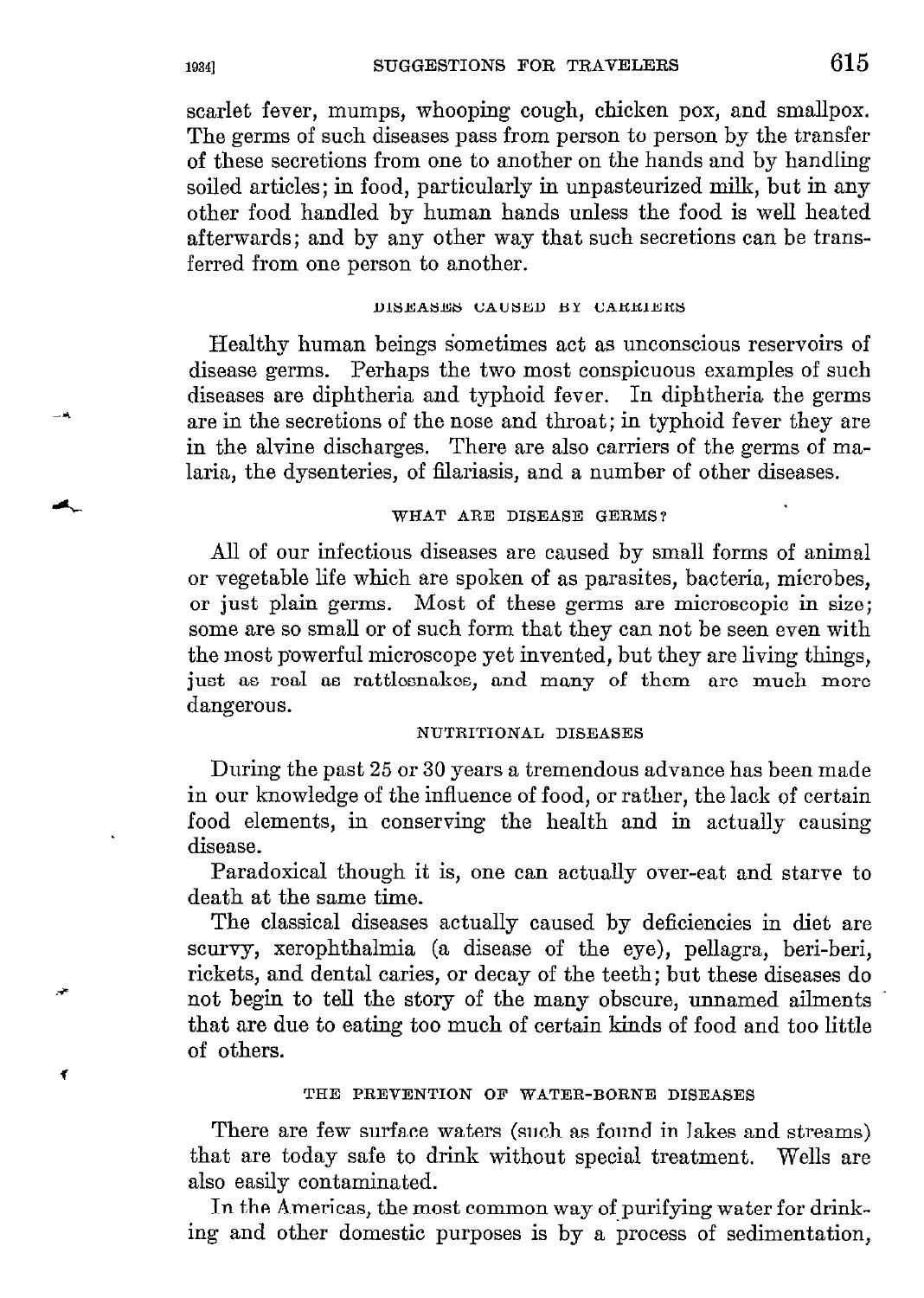filtration, and the addition to the water of very small quantities of chlorine gas. These measures require constant skilled supervision to be made eflective, and al1 three procedures are usually necessary to make the safety of the water 100 percent. If water is unusually clear, then filtration and chlorination alone may suffice. In very clear water, chlorination alone will kill practically al1 disease germs that may be present, except those that cause amoebic dysentery; it apparently requires more chlorine to kill the germs of this disease than is permissible to be used; filtration, however, will catch and destroy the amoebae which cause this form of dysentery.

When one is temporarily in a place where he cannot be sure that the water is safe, he will do well to boil al1 the water he drinks. When stopping at a hotel where there is both hot and cold water, it is a good plan to turn on the hot water spigot in the bathtub and, when the water is hotter than the hand will bear, catch a pitcher full, set it aside until it cools, and use this for drinking and brushing the teeth. Bottled waters are usually safe, but may not always be so.

## PREVENTION OF MILK-BORNE DISEASES

Pasteurization is the best and surest single measure for the prevention of milk-borne diseases. If reasonably clean milk is efficiently pasteurized, delivered promptly chilled (48' F. or lower), and kept cold, or is consumed promptly, it is safe. Pasteurization may be done at home or the milk may be simply boiled if pasteurization cannot be done conveniently. Orange and tomato juice should be added to the daily diet of infants 2 months old or over when pasteurized, boiled, powdered, or canned milk is used, in order to restore any vitamins that may be lost in carrying out these processes. These juices more than oflset the small loss of vitamins.

### PREVENTION OF INSECT-BORNE DISEASES

One should learn and remember what diseases are insect-borne and what insects transmit them, and he should know whether or not such diseases are present, and to what extent, in the locality he proposes to visit. He should also learn how to combat or avoid the insect, if this can be done.

#### PREVENTION OF DISEASES SPREAD BY SECRETIONS OF THE NOSE AND **MOUTH**

One should, if possible, avoid contact with persons who are ill of contagious disease and should always use individual towels and drinking cups. Immunize against smallpox, diphtheria, and typhoid fever; avoid known carriers; learn the technique of visiting the sick without carrying away infection on the hands or clothing. Be careful to keep out of range of the secretions of the nose and mouth, especially when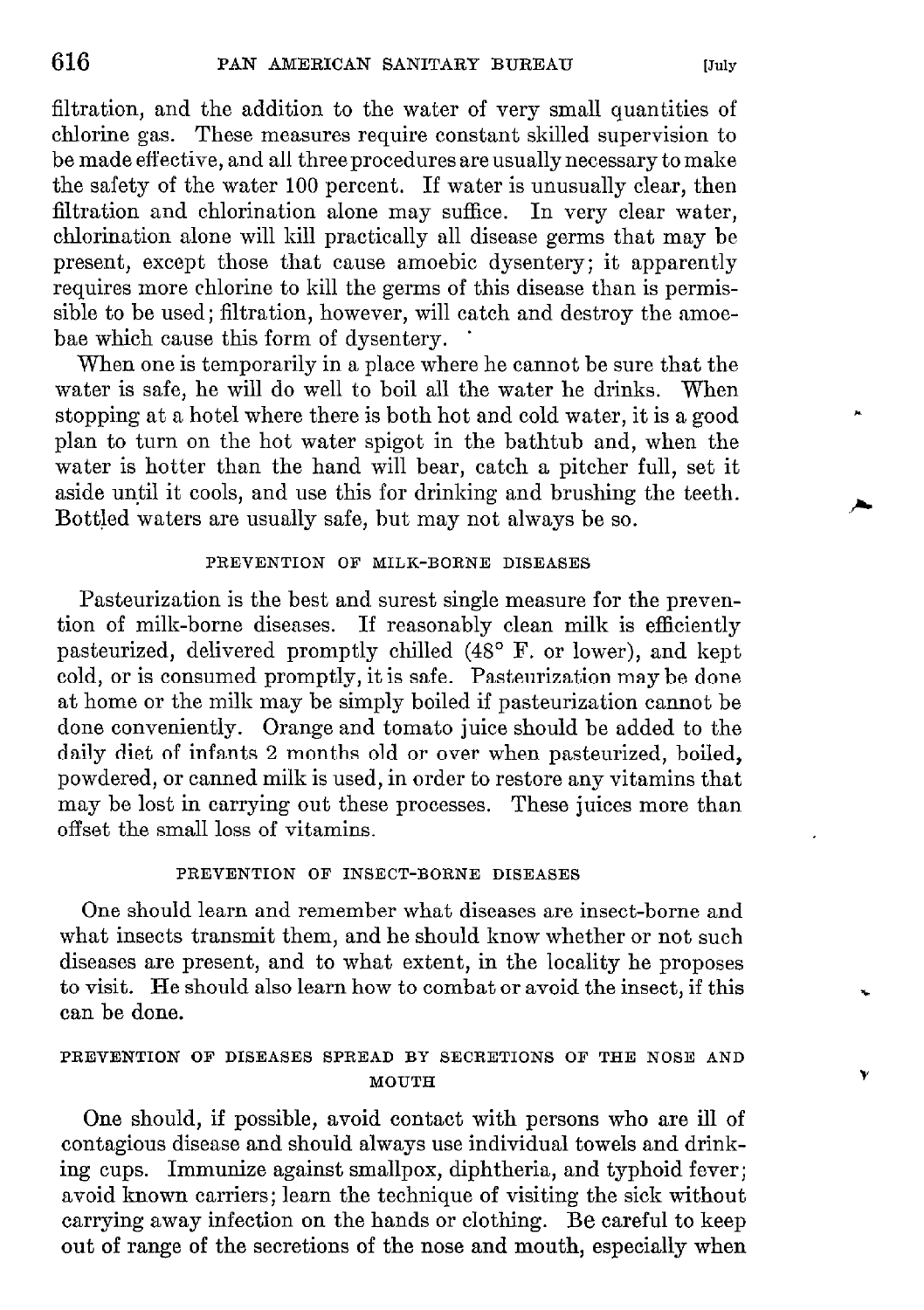the patient is coughing or sneezing. Wash the hands thoroughly on leaving the sick room.

#### IMMUNIZATION AGAINST OTHER DISEASES

Immunization is of some value against paratyphoid fever and against Asiatic cholera. Immunization against measles, scarlet fever, whooping cough, bacillary dysentery, and a number of other diseases may be said to be still more or less in the experimental stage. Immunization against yellow fever can be produced with certainty; but, as yet, this cannot very well be done on a large scale. More will be said about immunization under headings of individual diseases.

#### EATING FOR HEALTH

Notwithstanding the many important advances that have been made by scientific workers in recent years in the study of nutrition, few people know what and how much to eat; fewer still can, or will, take the trouble to eat wisely, and, outside of hospitals or other institutions guided by a trained dietitian, it is often harder to get what one should have than what he shouldn't. Many people think that, because they get more to eat and a greater variety of food than their grandfathers had, they are better fed than their grandfathers were; but our grandfathers got a number of very important food elements in certainsimple, plain foods, which elements, for the most part, have been removed from some of the refined substances that we partake of so freely.

It would be impossible, in a short paper devoted entirely to the subject, even to outline our newer knowledge of nutrition, and no attempt will be made to do so here; the information is available, however, in the very excellent and authoritative books that may be bought at a reasonable price. The masses will not reap the benefits of this knowledge until the household buyer acquires it; even then, if the buyer is not insistent upon obtaining what reason dictates should be eaten, man will continue to be both overfed and undernourished, as is commonly true at the present time.

One of the most eminent authorities in the world on nutrition advises us that the diet should center around whole grain cereals, in whatever form taken, whole milk, properly safeguarded, milk products, eggs, meat, fresh fruits, and fresh vegetables, supplemented by canned fruits and vegetables when fresh products cannot be obtained.

#### FOOD POISONING

Food poisoning is a subject on which volumes have been written. It cannot be discussed here in detail. The following advice is given with regard to eating when in localities where one is not certain that reasonable care is exercised in storing, handling, and serving food.